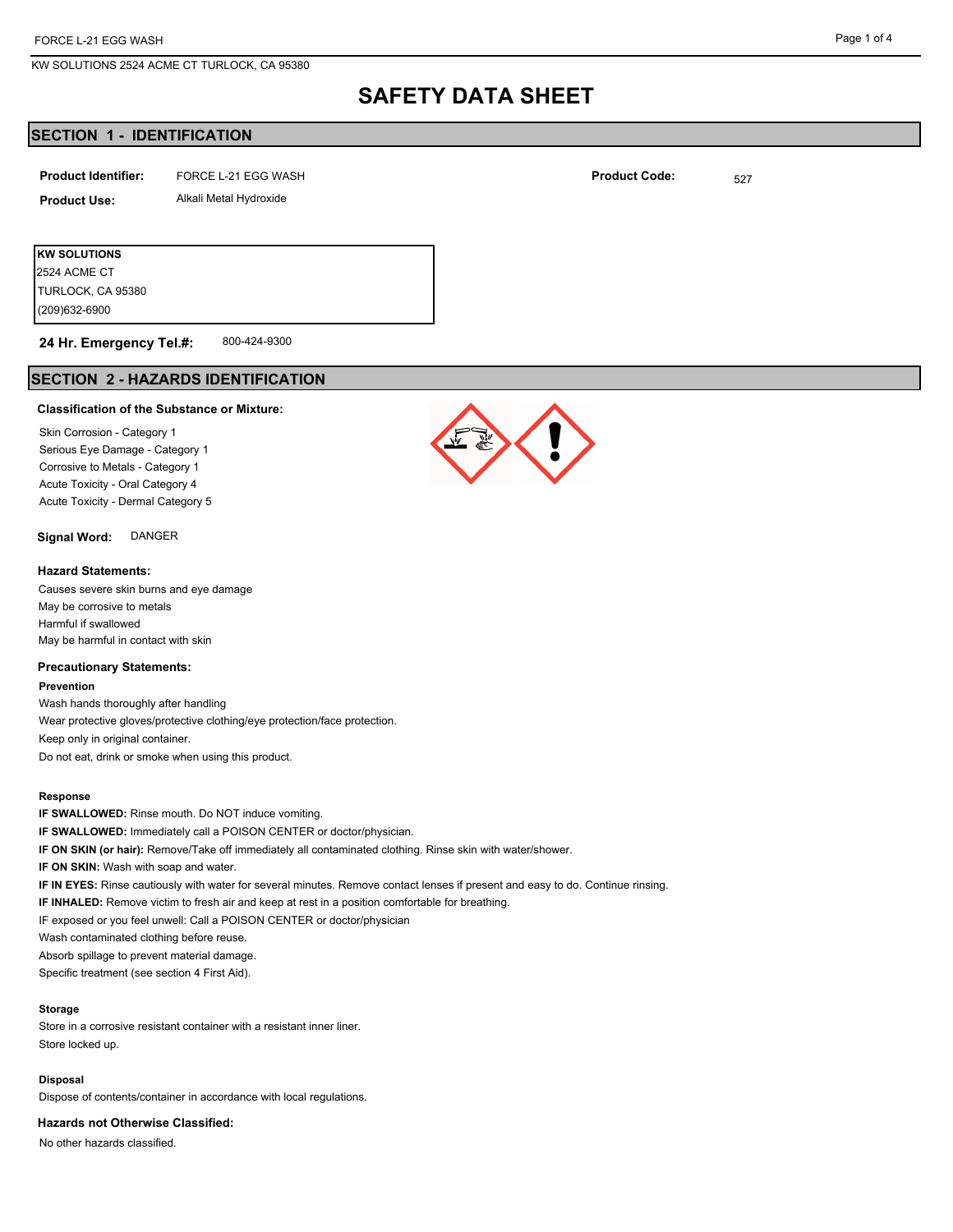KW SOLUTIONS 2524 ACME CT TURLOCK, CA 95380

# **SAFETY DATA SHEET**

# **SECTION 3 - COMPOSITION / INFORMATION ON INGREDIENTS**

| <b>Ingredient</b>                  | <b>Synonym</b>                   | <b>ICAS Number</b> | lConcentration |
|------------------------------------|----------------------------------|--------------------|----------------|
| <b>HYDROXIDE</b><br><b>ISODIUM</b> | <b>SODA</b><br>הו<br>CAUS<br>∣।∪ | 1310-73-2          | 30-35%         |
|                                    |                                  |                    |                |

## **SECTION 4 - FIRST-AID MEASURES**

**Inhalation:** Get medical advice/attention if you feel unwell or are concerned.

**Skin Contact:** Take off immediately contaminated clothing, shoes and leather goods (e.g. watchbands, belts). Rinse skin with lukewarm, gently flowing

water/shower with a flushing duration of 60 minutes. Immediately call POISON CENTER/doctor. Wash contaminated clothing before re-use.

**Eye Contact:** Remove source of exposure or move person to fresh air. Rinse eyes cautiously with lukewarm, gently flowing water for several minutes, while holding the eyelids open. Remove contact lenses, if present and easy to do. Continue rinsing for 60 minutes. Take care not to rinse contaminated water into the unaffected eye or into the face. Immediately call a POISON CENTER/doctor. Continue rinsing until medical aid is available.

**Ingestion:** Immediately call a POISON CENTER/doctor. Do NOT induce vomiting. If vomiting occurs naturally, lie on your side, in the recovery position. **Most Important Symptoms and Effects, both Acute and Delayed:** Causes severe skin burns and eye damage, burning of the mouth, throat, and esophagus.

**Indication of any Immediate Medical Attention and Special Treatment Needed:** Treat symptomatically

## **SECTION 5 - FIRE-FIGHTING MEASURES**

**Extinguishing Media:** Use water spray, powder, foam, carbon dioxide.

**Special hazards arising from the substance or mixture:** Hot or molten material can react violently with water. Can react with certain metals, such as aluminum, to generate flammable Hydrogen gas.

**Flammability classification (OSHA 29 CFR 1910.106) (Hazcom 2012):** Non flammable

**Hazardous Combustion Products:** May cause fire and explosions when in contact with incompatible materials.

**Special protective equipment and precautions for firefighters:** In the event of a fire, wear full protective clothing and NIOSH-approved self-contained breathing apparatus.

## **SECTION 6 - ACCIDENTAL RELEASE MEASURES**

**Personal precautions, protective equipment and emergency procedures:** Ventilate area of leak or spill. Wear appropriate personal protective equipment as specified in Section 8. Isolate hazard area. Keep unnecessary and unprotected personnel from entering.

**Methods and materials for containment and cleaning up:** Contain and recover liquid when possible. Do not let product enter drains. Residues from spills can be diluted with water, neutralized with dilute acid and collected with dry earth, sand or other non-combustible material and disposed of in appropriate container.

### **SECTION 7 - HANDLING AND STORAGE**

**Precautions for Safe Handling:** Wear at least chemical resistant gloves and eye protection, face shield, and chemical resistant garments when handling, moving or using this product. Do not contaminate water, food, or feed by storage or disposal.

**Conditions for Safe Storage:** Keep product in tightly closed container when not in use. Do not drop, roll, or skid drum. Store in a cool, dry, well-ventilated area away from heat or open flame.

**Incompatible Materials:** Avoid strong oxidizing agents, soft metals, acids, and heat.

#### **SECTION 8 - EXPOSURE CONTROLS / PERSONAL PROTECTION**

| <b>Chemical Identity</b> | <b>ICAS Number</b> | Type        | <b>Exposure Limit Values</b> | lSource      |
|--------------------------|--------------------|-------------|------------------------------|--------------|
| <b>ISODIUM HYDROXIDE</b> | 1310-73-2          | PEL         | $2$ mg/m $3$                 | <b>OSHA</b>  |
|                          |                    | <b>IREL</b> | $2 \text{ mg/m}$             | <b>NIOSH</b> |
|                          |                    | <b>ITLV</b> | $2 \text{ mg/m}$             | <b>ACGIH</b> |

**Ventilation and engineering measures:** Forced air, local exhaust, or open air is adequate.

**Respiratory Protection:** Not a respiratory irritant unless dealing with a mist form, then wear appropiate NIOSH respirator.

**Skin Protection:** Wear chemical resistant gloves and chemical resistant garments when handling, wash garments before re-use.

**Eye/Face Protection:** Wear safety glasses, goggles and/or face shield to prevent eye contact.

**Other Protective Equipment:** Eye wash facility and emergency shower should be in close proximity.

**General Hygiene Conditions:** Do not eat, drink or smoke when using this product. Wash thoroughly after handling. Remove and wash contaminated clothing before re-use. Handle in accordance with good industry hygiene and safety practice.

# **SECTION 9 - PHYSICAL AND CHEMICAL PROPERTIES**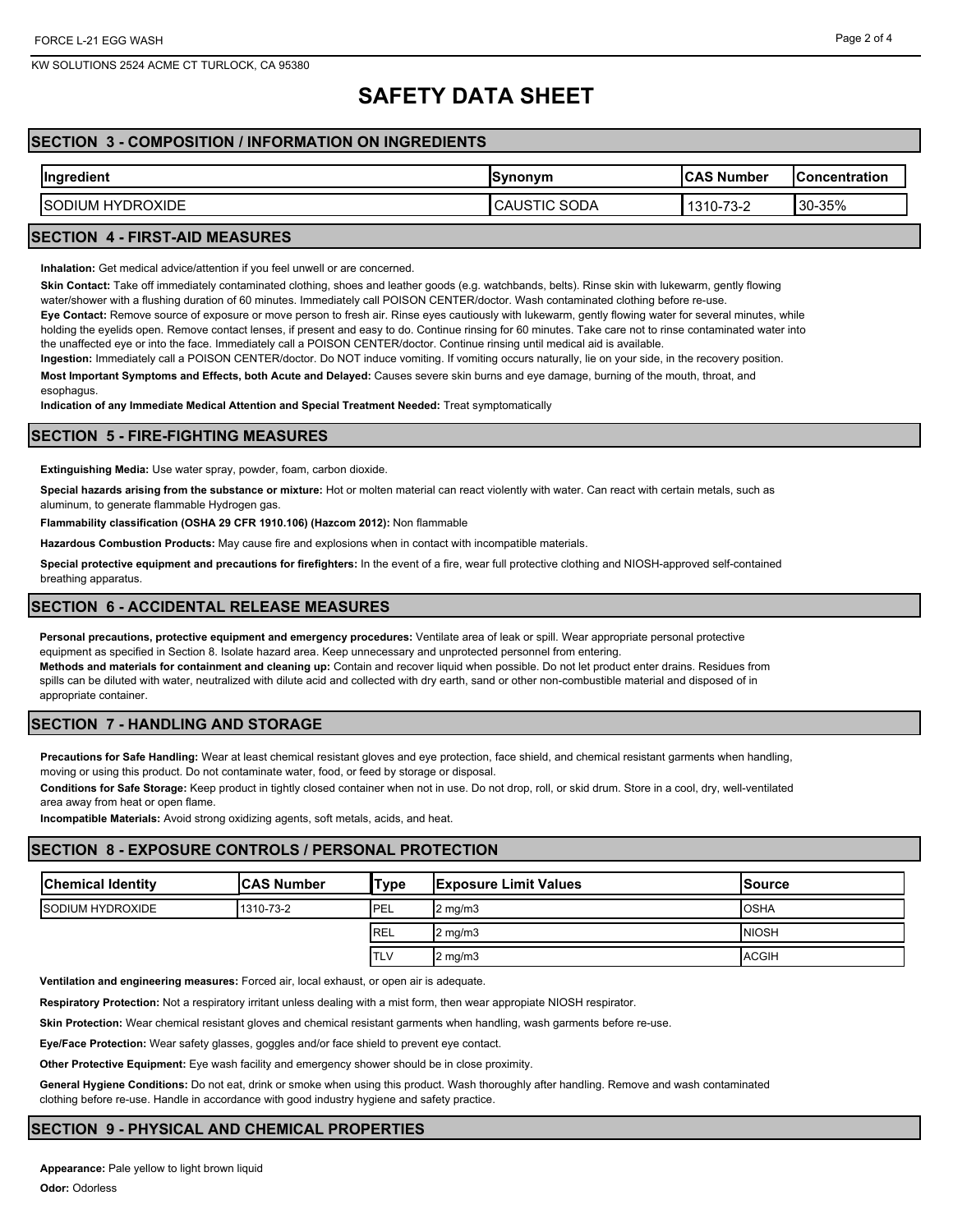FORCE L-21 EGG WASH

KW SOLUTIONS 2524 ACME CT TURLOCK, CA 95380

# **SAFETY DATA SHEET**

**pH:** 14

**Melting/Freezing point:** 6ºC / 42ºF **Initial boiling point and boiling range:** 125ºC / 257ºF **Flash point:** Not applicable **Flammability (solid, gas):** Non flammable **Lower flammable limit (% by vol.):** Not applicable **Upper flammable limit (% by vol.):** Not applicable **Vapor Pressure (mm Hg):** No information available **Vapor density (air=1):** No information available **Specific gravity**: 1.36 **Solubility in water:** Complete **Auto ignition temperature:** No data available **Decomposition temperature:** No data available **Viscosity:** ~10 cp at 20 ºC

# **SECTION 10 - STABILITY AND REACTIVITY**

**Reactivity:** Reactive with oxidizing agents, reducing agents, metals, acids and alkalis. **Chemical Stability:** Stable under normal conditions **Possibility of Hazardous Reactions:** Reactive with oxidizing agents, reducing agents, metals, acids and alkalis. **Conditions to Avoid:** Incompatible materials **Incompatible Materials:** Contact with acids and organic halogen compounds, especially Trichloroethylene, may cause violent reactions. **Hazardous Decomposition Products:** Sodium Oxide. Decomposition by reaction with certain metals releases flammable and explosive Hydrogen gas. **SECTION 11 - TOXICOLOGICAL INFORMATION**

**Information on likely routes of exposure:**

Routes of entry - inhalation: YES Routes of entry - skin & eye: YES

Routes of entry - ingestion: YES

#### **Potential Health Effects:**

#### **Signs and symptoms of short term (acute) exposure:**

**Inhalation:** Severe irritant. Effects from inhalation of mist vary from mild irritation to serious damage of the upper respiratory tract, depending on severity of exposure. Symptoms may include sneezing, sore throat or runny nose. Severe pneumonitis may occur.

**Ingestion:** Corrosive! Swallowing may cause severe burns of mouth, throat, and stomach. Severe scarring of tissue and death may result. Symptoms may include bleeding, vomiting, diarrhea, fall in blood pressure. Damage may appears days after exposure.

**Skin:** Corrosive! Contact with skin can cause irritation or severe burns and scarring with greater exposures.

**Eye:** Causes irritation of eyes, and with greater exposures it can cause burns that may result in permanent impairment of vision, even blindness.

**Potential Chronic Health Effects:** Prolonged contact with dilute solutions or dust has a destructive effect upon tissue.

**Carcinogenicity:** No components are listed as carcinogens by ACGIH, IARC, OSHA, or NTP.

**Mutagenicity:** Not known to have mutagenic effects in humans or animals.

**Reproductive effects:** No information available

**Sensitization to material:** NaOH is not considered to be a skin sensitizer.

**Specific target organ effects:** No information available

**Toxicological data:** The calculated ATE values for this mixture are:

ATE oral = 294mg/kg

ATE dermal = 4000mg/kg

ATE inhalation (vapors) = No data available

#### **SECTION 12 - ECOLOGICAL INFORMATION**

**Persistence and degradability:** Expected to readily biodegrade.